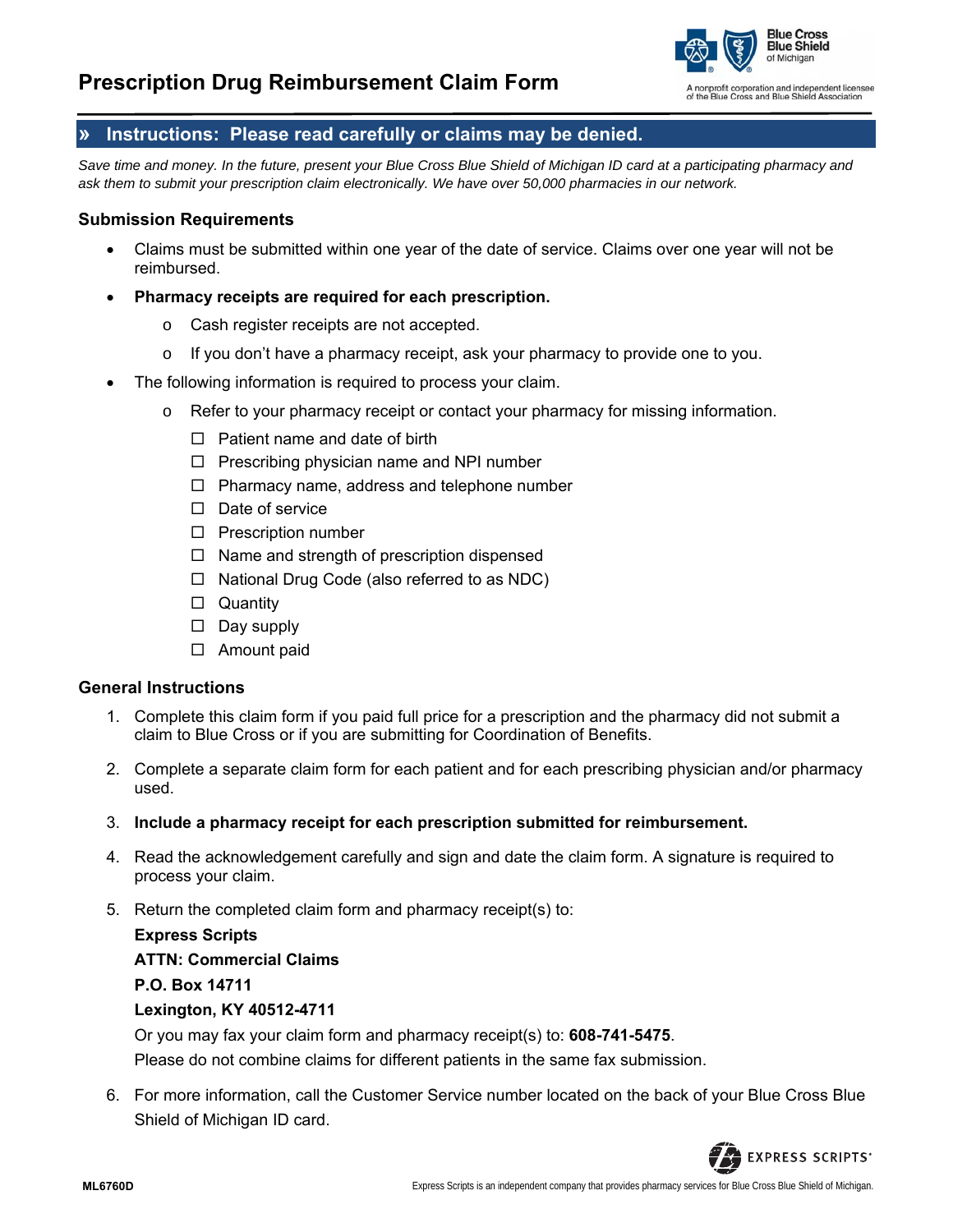# **Prescription Drug Reimbursement Claim Form**



## **» Foreign Prescriptions**

*You may qualify for a vacation supply of your prescription prior to traveling outside of the United States. For more information, call the Customer Service number located on the back of your Blue Cross Blue Shield of Michigan ID card.*

#### **Foreign Prescription Requirements**

- Medication purchased outside of the United States must have an FDA approved American Equivalent to be considered for reimbursement.
- Medication purchased and shipped to you from a pharmacy outside of the United States will not be reimbursed.
- Claims must be submitted within one year of the date of service. Claims over one year will not be reimbursed.
- **Pharmacy receipts are required for each prescription.**
- The following information is required to process a foreign claim.
	- $\Box$  Patient name and date of birth
	- $\Box$  Pharmacy name, address and telephone number
	- $\Box$  Date of service
	- $\Box$  Name and strength of prescription dispensed
	- □ Quantity
	- $\square$  Day supply
	- □ Amount paid
	- □ Country
	- $\Box$  Currency used

## **» Coordination of Benefits Instructions**

If Blue Cross Blue Shield of Michigan is your secondary prescription drug plan, complete the following steps for consideration of payment.

- 1. The claim must first be submitted to the primary prescription drug plan for consideration of payment.
- 2. Once the primary plan has processed the claim, complete this claim form.
- 3. Provide your secondary Blue Cross group number and enrollee ID in the Cardholder Information section.
- 4. Check the box for "Another health plan paid a portion" in the Coordination of Benefits section.
- 5. Attach the Explanation of Benefits (EOB) statement from the primary plan. The EOB statement should clearly indicate the cost of the prescription and what was paid by the primary plan. If the primary plan didn't provide an EOB statement, attach the pharmacy receipt. An EOB or pharmacy receipt is required to process your claim.

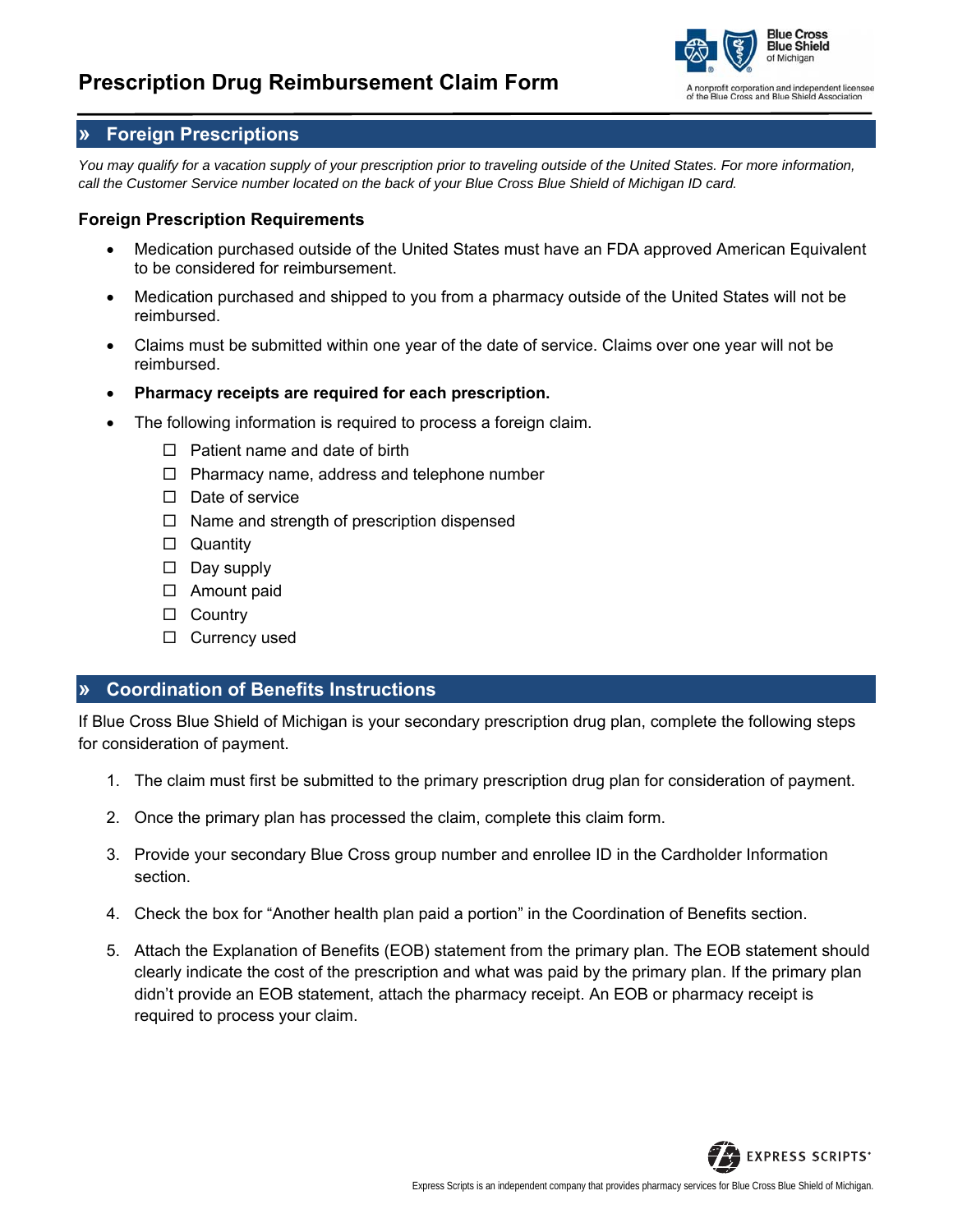# **Prescription Drug Reimbursement Claim Form**

Complete the front and back of the claim form and include pharmacy receipts. Claims may be denied if incomplete.

| >> Cardholder Information (refer to your Blue Cross ID card)  | Pharmacy receipts are required for all claims.                                                              |  |  |  |  |  |  |  |
|---------------------------------------------------------------|-------------------------------------------------------------------------------------------------------------|--|--|--|--|--|--|--|
| Check your RxGrp<br>BCBSMRX1<br><b>BCBSMAN</b>                | See back of the claim form for details.                                                                     |  |  |  |  |  |  |  |
| <b>Group Number</b>                                           | Check the appropriate box if your claim is for:                                                             |  |  |  |  |  |  |  |
|                                                               | <b>Allergy Serum</b>                                                                                        |  |  |  |  |  |  |  |
| Enrollee ID (last nine numbers only)<br>Example: ABC123456789 | <b>Compound Prescription</b><br>Ask your pharmacist to complete the<br>Compound Prescription section on the |  |  |  |  |  |  |  |
| <b>Enrollee Name: First</b><br>Last                           | back of the claim form.                                                                                     |  |  |  |  |  |  |  |
| <b>Street Address</b>                                         | <b>Foreign Prescription</b><br>Medication purchased outside of the                                          |  |  |  |  |  |  |  |
|                                                               | United States must have an FDA                                                                              |  |  |  |  |  |  |  |
| City<br>State<br><b>ZIP</b>                                   | approved American Equivalent to be<br>considered for reimbursement.                                         |  |  |  |  |  |  |  |
| Daytime Telephone (including area code)                       | Please indicate:                                                                                            |  |  |  |  |  |  |  |
|                                                               | Country __                                                                                                  |  |  |  |  |  |  |  |
| >> Patient Information                                        | Currency used                                                                                               |  |  |  |  |  |  |  |
| <b>Patient Name: First</b><br>Last                            |                                                                                                             |  |  |  |  |  |  |  |
| Patient Date of Birth (MM/DD/YYYY)                            | <b>Coordination of Benefits</b><br>Indicate the group number and enrollee ID<br>of your secondary coverage. |  |  |  |  |  |  |  |
| >> Prescribing Physician Information                          | Check the appropriate box below.                                                                            |  |  |  |  |  |  |  |
| Name of Prescribing Physician                                 | Another health plan paid a portion<br>(refer to Coordination of Benefits Instructions)                      |  |  |  |  |  |  |  |
| NPI (National Provider Identifier)                            | Discount card or coupon was used                                                                            |  |  |  |  |  |  |  |
| >> Pharmacy Information                                       |                                                                                                             |  |  |  |  |  |  |  |
| Name of Pharmacy                                              |                                                                                                             |  |  |  |  |  |  |  |
|                                                               |                                                                                                             |  |  |  |  |  |  |  |
| <b>Street Address</b>                                         |                                                                                                             |  |  |  |  |  |  |  |
| City<br>ZIP<br><b>State</b>                                   |                                                                                                             |  |  |  |  |  |  |  |
| Telephone (include area code)                                 |                                                                                                             |  |  |  |  |  |  |  |
| Is this an on-site nursing home pharmacy?<br>Yes<br><b>No</b> |                                                                                                             |  |  |  |  |  |  |  |

### >> Acknowledgment

Any person who knowingly and with intent to defraud, injure, or deceive any insurance company submits a claim or application containing any materially false, deceptive, incomplete, or misleading information pertaining to such claim may be committing a fraudulent insurance act, which is a crime and may subject such person to criminal or civil penalties, including fines and/or imprisonment or denial of benefits †

I certify that the medication(s) described was received for use by the patient listed above, and that I (or the patient, if not myself) am eligible for prescription drug benefits. I certify that the medication(s) described were not for an on-the-job injury. By completing this form, I recognize that reimbursement will be paid directly to me and that assignment of these ben

χ

Date



**Blue Cross<br>Blue Shield** 

of Michigan

A nonprofit corporation and independent licensee<br>of the Blue Cross and Blue Shield Association